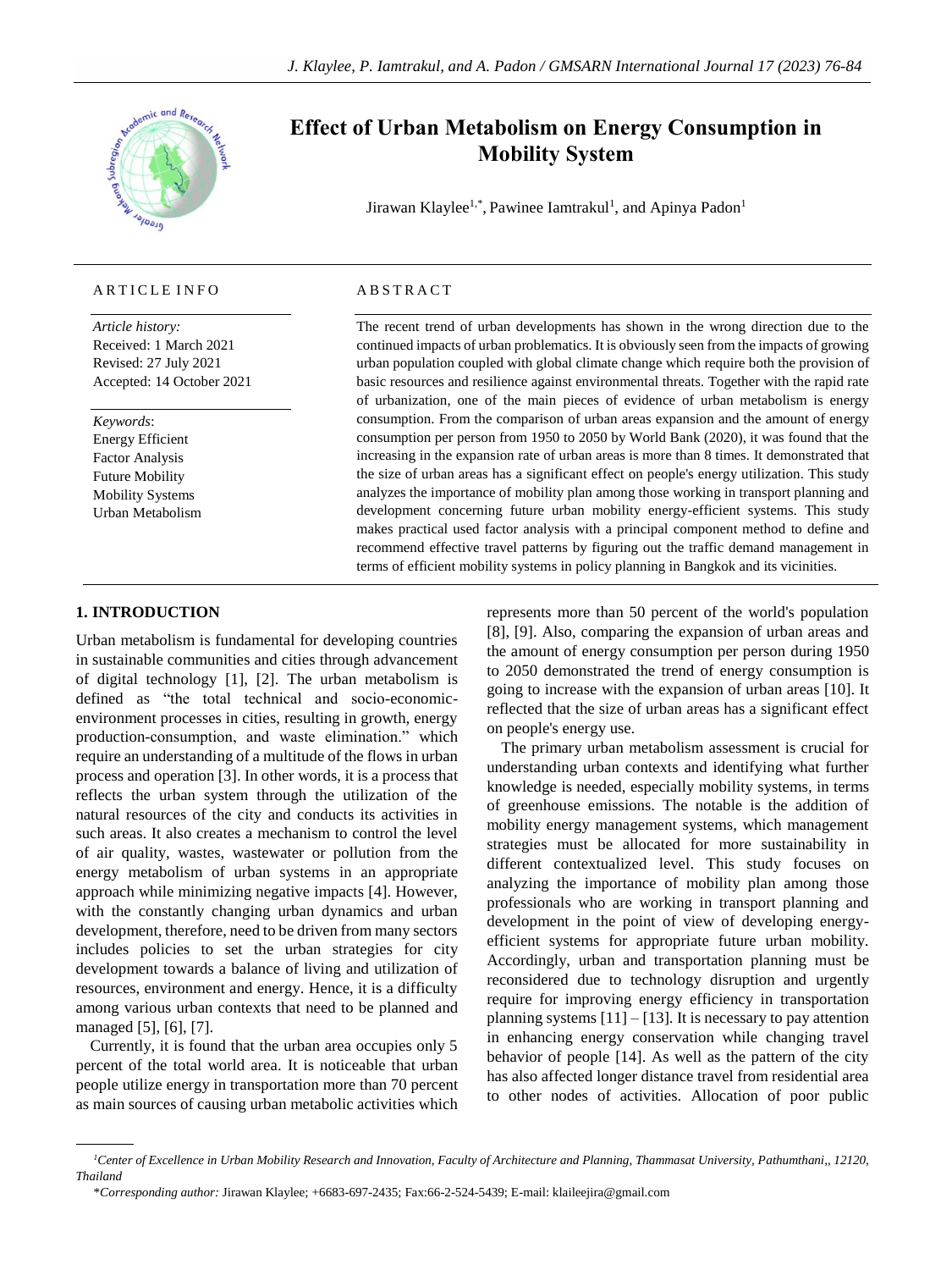transport would inevitably worsen the energy consumption in transportation sector [15]. Within the planning limitations of mobility patterns both in spatial planning and policy planning, the Bangkok and vicinities context has not been studied before [16].

## **2. LITERATURE REVIEW**

#### *2.1. Transport's contribution to emissions*

When considering global energy-related CO2 emissions, the transport sector accounts for about 23 percent. Furthermore, its share of global energy is rapidly increasing more than other sectors [17]. Between 1971 and 2006, the trend of energy use in the transport sector are doubled [18] (Fig.1). Therefore, efficient and sustainable urban planning in transportation systems is a significant factor in reducing carbon emissions and mitigating climate change problems and various impacts at present. The problem of traffic jams has produced direct affecting the release of carbon dioxide. It also indirectly leads to low productivity while reducing accessibility of urban activities [19]. In addition to human energy activities in the transport sector, the trend of change also depends on human travel patterns of mode choices. By travelling among diverse zones of the city's activities, it has resulted in carbon dioxide emissions, especially travelling by private cars, which is also influenced by each component of urban transportation system (infrastructures and vehicle dimensions) [20].

#### *2.2. Energy efficiency policies in the transportation sector*

With the energy consumption problem mainly from transportation, it is essential to create efficient energy use to foster a synergistic integration among the three key concepts (Fig.2) [20]. Policymakers can apply the Avoid-Shift-Improve (A-S-I) framework in developing cities which consists of: (1) Avoiding or reducing energy consumption (Avoid), (2) Shift of energy consumption method (Shift) and (3) Improvement of energy consumption patterns (Improve). By following these three principles for managing the use of personal vehicles and the travel pattern that depends on the characteristics of each person, it can help energy use in the transport sector more efficient [21]. Transforming cities and urban infrastructures through experts' opinion would help for conceptualize the creation of efficient demand of transport energy which comprises of three essential elements of management in the transportation sector:

- 1. Avoiding activities caused increasing energy use and reducing demand for energy in the transport sector;
- 2. Shift energy needs by promoting more usage of public transport;
- 3.Improve vehicle usage and fuel consumption.

# *2.3. System management efficiency (system efficiency strategy)*

In the city system, natural resources and energy flow in commuting pattern is well connected with the management of transportation needs. However, the form of travel is different which is necessary to plan and design space and urban structures to consistent the needs of various city systems and users (e.g., local residents, commuters, visitors). Since energy consumption per capita has increased in proportion [21], [22]. Traffic reduction is a critical problem of energy efficiency. Land-use planning should be placed in appropriate settlement arrangements to reduce travel distances or avoid traffic congestion in relevant to the context of balancing urban metabolism.



Source: EIA, International Energy Outlook, 2016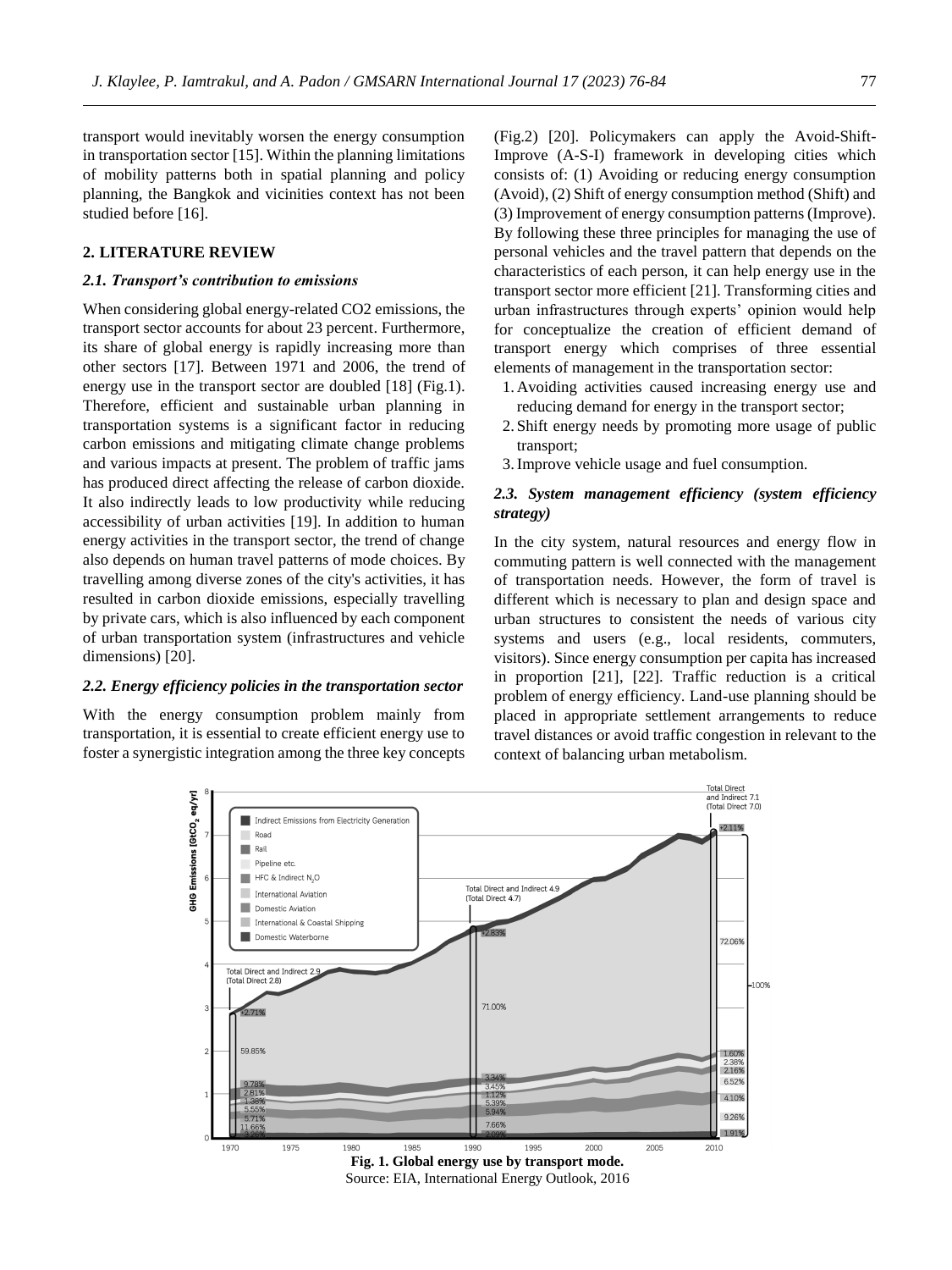

## **Fig. 2. Sustainable transport instruments and their impact on carbon emissions.**

Source: Susanne Bohler-Baedeker, 2018

In addition, dense urban structures with mixed-use areas have great potential for transport energy because the travel pattern with less distance and ability in adjust the travel pattern (Mode Shift) [20]. From travelling by motorized to active mobility and public transport, it makes the friendly system with denser space usage, it also truly helps manage transportation demand and encourages people to use public transport consistently.

# *2.4. Travel efficiency-the shift strategy*

Efficient travel is associated with the energy consumption of different travel patterns. The key indicators of effective travel are relevant to travel patterns and vehicle-related factors. It can be presented the energy consumption unit per person travelled in the index of the kilometre or per tonnekilometre [20], [22]. The energy-efficient approach is to encourage travellers to use public transport and commute on foot and cycling. It helps lose less energy than public transport by considering the overall mode of transportation of commuters. The entire system should be designed for allow a suitable solution for social inclusiveness [22], [23]. However, energy consumption depends on the vehicle occupancy rate. Moreover, when all other factors are considered, it will depend on the economic development patterns. In addition, encouraging people to travel by cycling or on foot means avoiding consuming unnecessary energy. It should consider the provision of allocating public transport to become an option that can replace private car demand for long distance travelling. To help increase the utilization of buses and trains, it could contribute to more efficient use of energy [22].

# *2.5. Vehicle efficiency-the improve strategy*

The use of energy-efficient vehicles is another way to improve energy efficiency. It can be applied to better technology and design adoption as shown by the following detail [20]:

- 1) Improvement of existing vehicles,
- 2) New fuel concepts,
- 3) Development of new vehicle concepts.

Therefore, improving the efficiency of vehicle use strategy can help reduce energy consumption and reduce air emissions towards environmental sustainability of urban public transportation systems.

#### **3. RESEARCH METHODOLOGY AND RESULTS**

This study was a pilot survey based on 52 data sets which were collected from transportation experts by focusing on the importance of mobility efficiency of those professional who are currently working in the areas of transportation planning and development. The questionnaire was divided into two parts: 1) General information and 2) Effective travel patterns data. The factors assessment was divided into six levels, ranging from 1-6 which presents rating score between the lowest to highest (1-6). The details of each part can be explained as follows:

*Part 1*: General information, it is comprising of institutional data, the role of operational, duration of work, the level of expertise in each area which consists of: 1) Transportation planning and policy, 2) Traffic management, 3) Transport infrastructure development, 4) Facilities and services to support transport development and 5) Other related transport agencies. The data were analyzed in a quantitative approach by statistical analysis. With different operational roles and expertise among all respondents, the details are shown in Table 1 and Table 2. From the analysis, the majority of the respondents were experts in transport infrastructure development, accounting for 32.70 percent, corresponding to their roles in operations, which is accounted for 32.70 percent as well, followed by the role of operations in transportation planning and policy (26.90 percent). However, other related transport agencies were accounted for 26.90 percent, which is an interesting point for further comparison among different role of respondents.

**Table 1. Role of respondents**

| <b>Role of an Operations</b>                                | <b>Frequency</b><br>(Count) | <b>Percent</b><br>(%) |  |  |
|-------------------------------------------------------------|-----------------------------|-----------------------|--|--|
| Transportation planning and<br>policy                       | 14                          | 26.90                 |  |  |
| Traffic management                                          | 8                           | 15.40                 |  |  |
| Transport infrastructure<br>development                     | 17                          | 32.70                 |  |  |
| Facilities and services to support<br>transport development | 7                           | 13.50                 |  |  |
| Other related transport agencies                            | 6                           | 11.50                 |  |  |
| Total                                                       | 52                          | 100.00                |  |  |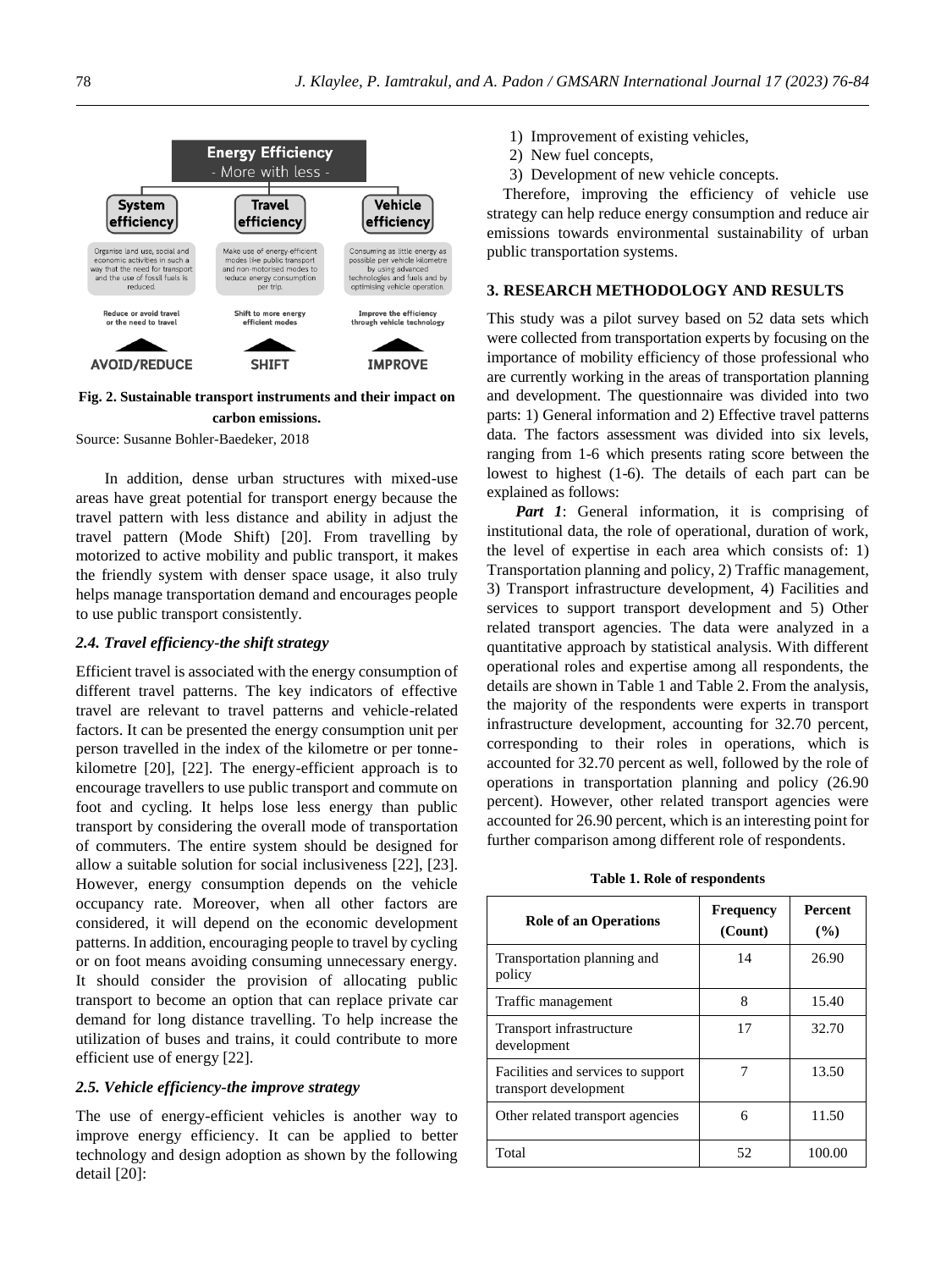| <b>Areas of Expertise</b>                                   | <b>Frequency</b><br>(Count) | <b>Percent</b><br>(%) |  |  |
|-------------------------------------------------------------|-----------------------------|-----------------------|--|--|
| Transportation planning and<br>policy                       | 9                           | 17.30                 |  |  |
| Traffic management                                          |                             | 13.50                 |  |  |
| Transport infrastructure<br>development                     | 17                          | 32.70                 |  |  |
| Facilities and services to<br>support transport development | 5                           | 9.60                  |  |  |
| Other related transport agencies                            | 14                          | 26.90                 |  |  |
| Total                                                       | 52                          | 100.00                |  |  |

**Table 2. Areas of expertise**

*Part 2*: This part is about the opinion on effective

mobility patterns. The gathering data was divided into six levels which is ranged from 1-6 by presenting the lowest to highest (1-6) [24].

The factors are categorized and analyzed based on factor analysis. In this study, the categorizing of factor groups was perfrom by using the explanatory factor analysis method. It is a statistical technique by reducing the count of variables with similar statistical characteristics to the same group of factors that is used to reduce data to a smaller set of summary variables and to explore the underlying theoretical structure of the phenomena. In part 2, 17 factors were imported to reduce the redundancy of variables as shown the detail in Table 3. The descriptive statistical analysis of the main variables is shown in Table 4 and analyzed by using Principal Component Analysis; PCA. It was found that from 17 input factors, six groups of factors were extracted and the eigenvalue of each factor was determined.

| <b>Variables</b>                                                      | $X_n$          | <b>Descriptions</b>                                                                                                                                          |
|-----------------------------------------------------------------------|----------------|--------------------------------------------------------------------------------------------------------------------------------------------------------------|
| Flexible working time                                                 | $X_I$          | Creating flexible working time, such as working online channel or onsite 8 hours per day,<br>will help reduce traffic congestion.                            |
| Promote to use public transit<br>system and mass transit<br>system    | $X_2$          | The institute provides reward points: lower ticket prices for personnel used to travel-related<br>goods and services in the public and mass transit systems. |
| Promotes congestion pricing<br>measure                                | $X_3$          | Determining congestion fees only in urban areas, especially during the morning and evening<br>crisis                                                         |
| Use clean energy vehicles                                             | $X_4$          | The government should set up policies to promote clean energy vehicles, e.g., electric<br>vehicles (EV), charging stations, etc.                             |
| Parking fee ticket                                                    | $X_5$          | Define Parking fee rate for people using private cars; the ticket service has various rates per<br>day, week, or month.                                      |
| Expansion of a BRT route                                              | $X_5$          | Expansion of a Bus Rapid Transit route with special traffic lanes and traffic crisis.                                                                        |
| Promotes carpooling<br>measure                                        | X <sub>7</sub> | The government should set up a policy to promote carpooling measures by specifying the<br>same lanes as bus lanes.                                           |
| Intelligent transportation<br>system (ITS)                            | $X_8$          | Intelligent transportation system (ITS) is developing technology and information to provide<br>travelers with vital information when planning their trips.   |
| Promotes to working online<br>application system                      | $X_9$          | People can work online in any location but must have daily work productivity according to<br>each week's work plan.                                          |
| infrastructure<br>Investment<br>development                           | $X_{10}$       | The government and the private sector must be invested in infrastructure and other public<br>transportation facilities.                                      |
| Create automated ticketing<br>service at the bus stop station<br>area | $X_{II}$       | The station area must have an automated ticketing service at the bus stop.                                                                                   |
| The<br>bus<br>station<br>stops<br>provides basic services             | $X_{12}$       | To provide basic services such as food and beverage, coffee shops automatic ATMs and<br>vending machines, etc.                                               |
| Determination<br>design<br>standard for public transit<br>system      | $X_{13}$       | Promote to design standard for public transit system in Thailand context.                                                                                    |

#### **Table 3. Input variables for analysis**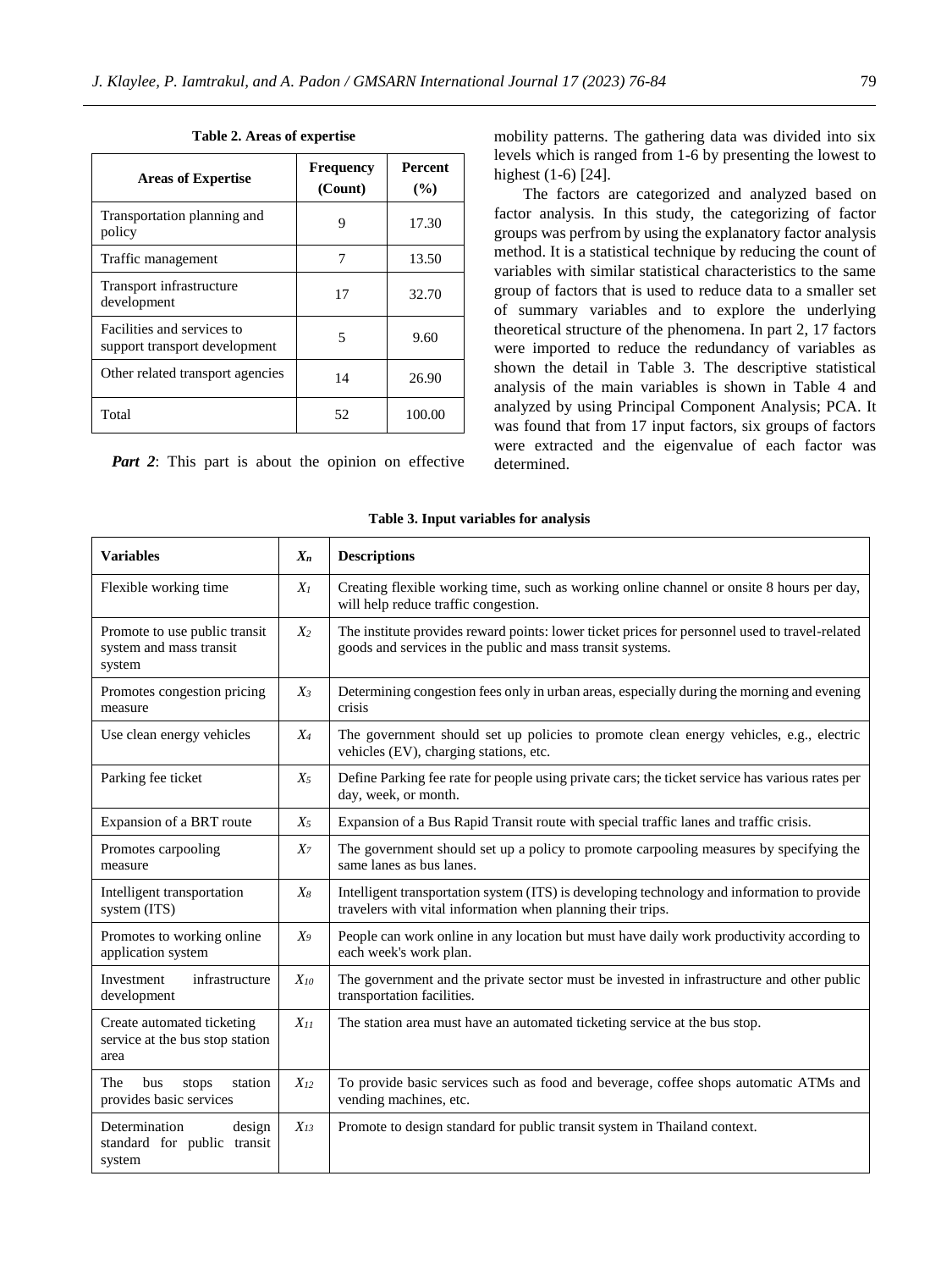| Web Application and mobile<br>applications for public transit<br>system information service | $X_{14}$ | Developing web application and mobile applications for specific public transit system<br>information service in metropolitan and vicinities areas and recommend appropriate route. |
|---------------------------------------------------------------------------------------------|----------|------------------------------------------------------------------------------------------------------------------------------------------------------------------------------------|
| Extending<br>public<br>transit<br>system routes                                             | $X_{15}$ | Extending public transport network connecting to suburban and metropolitan areas with<br>feeder line.                                                                              |
| Create smart cards to use<br>public transit system in one<br>card                           | $X_{16}$ | The government promotes ensuring the seamless connectivity of the public transit system<br>to reduce travel time.                                                                  |
| Free ticket for<br>vunerable<br>people                                                      | $X_{17}$ | The promotion must be promoted free ticket for vunerable people groups; the elderly, the<br>disabled and children when travelling by public transit system                         |

# **Table 4. The statistical analysis of the main variables**

| <b>Variables</b>                                                                         | $X_n$    | <b>Mean</b> | <b>Minimum</b> | <b>Maximum</b> | Std.<br><b>Deviation</b> | $\mathbf N$ | Sig.<br>$(2-tailed)$ |
|------------------------------------------------------------------------------------------|----------|-------------|----------------|----------------|--------------------------|-------------|----------------------|
| Flexible working time                                                                    | $X_I$    | 3.42        | 2.00           | 6.00           | 0.977                    | 52          | .000                 |
| Promote to use public transit system and mass transit system                             | $X_2$    | 3.46        | 1.00           | 5.00           | 0.828                    | 52          | .000                 |
| Promotes congestion pricing measure                                                      | $X_3$    | 4.10        | 2.00           | 6.00           | 1.302                    | 52          | .000                 |
| Use clean energy vehicles                                                                | $X_4$    | 2.85        | 2.00           | 4.00           | 0.607                    | 52          | .000                 |
| Parking fee ticket                                                                       | $X_5$    | 3.38        | 3.00           | 5.00           | 0.530                    | 52          | .000                 |
| Expansion of a BRT route                                                                 | $X_6$    | 4.00        | 2.00           | 5.00           | 0.767                    | 52          | .000                 |
| Promotes carpooling measure                                                              | $X_7$    | 4.19        | 3.00           | 5.00           | 0.793                    | 52          | .000                 |
| Intelligent transportation system (ITS)                                                  | $X_8$    | 4.10        | 3.00           | 6.00           | 0.913                    | 52          | .000                 |
| Promotes to working online application system                                            | $X_9$    | 3.96        | 3.00           | 5.00           | 0.394                    | 52          | .000                 |
| Investment infrastructure development                                                    | $X_{10}$ | 3.23        | 3.00           | 5.00           | 0.469                    | 52          | .000                 |
| Create automated ticketing service at the bus stop station<br>area                       | $X_{II}$ | 3.67        | 2.00           | 5.00           | 0.964                    | 52          | .000                 |
| The bus stops station provides basic services                                            | $X_{12}$ | 4.29        | 3.00           | 5.00           | 0.893                    | 52          | .000                 |
| Determination design standard for public transit system                                  | $X_{13}$ | 4.29        | 2.00           | 6.00           | 0.915                    | 52          | .000                 |
| Web Application and mobile applications for public transit<br>system information service | $X_{14}$ | 4.58        | 3.00           | 6.00           | 1.091                    | 52          | .000                 |
| Extending public transit system routes                                                   | $X_{15}$ | 4.37        | 3.00           | 6.00           | 1.085                    | 52          | .000                 |
| Create smart cards to use public transit system in one card                              | $X_{16}$ | 3.81        | 3.00           | 5.00           | 0.445                    | 52          | .000                 |
| Free ticket for vulnerable people                                                        | $X_{17}$ | 3.94        | 3.00           | 6.00           | 0.802                    | 52          | .000                 |

Note: *Significance (p-value) < 0.05*

# **Table 5. The results of factor analysis**

|          | <b>Variables</b>                                                   | <b>Factors</b>              |                                   |                                   |                                   |                                  |                               |
|----------|--------------------------------------------------------------------|-----------------------------|-----------------------------------|-----------------------------------|-----------------------------------|----------------------------------|-------------------------------|
| No.      |                                                                    | <b>Public</b><br><b>Bus</b> | <b>Facility</b><br>Manage<br>ment | <b>Travel</b><br><b>Reduction</b> | <b>Time</b><br><b>Flexibility</b> | <b>Design</b><br><b>Standard</b> | <b>Smart</b><br><b>System</b> |
| $X_{12}$ | The bus stops station provides basic services                      | 0.878                       | 0.056                             | 0.097                             | 0.036                             | 0.144                            | $-0.041$                      |
| $X_{15}$ | Extending public transit system routes                             | 0.782                       | 0.078                             | $-0.314$                          | 0.313                             | 0.198                            | $-0.142$                      |
| $X_{11}$ | Create automated ticketing service at the bus stop<br>station area | 0.753                       | $\Omega$                          | 0.198                             | $-0.091$                          | 0.504                            | 0.082                         |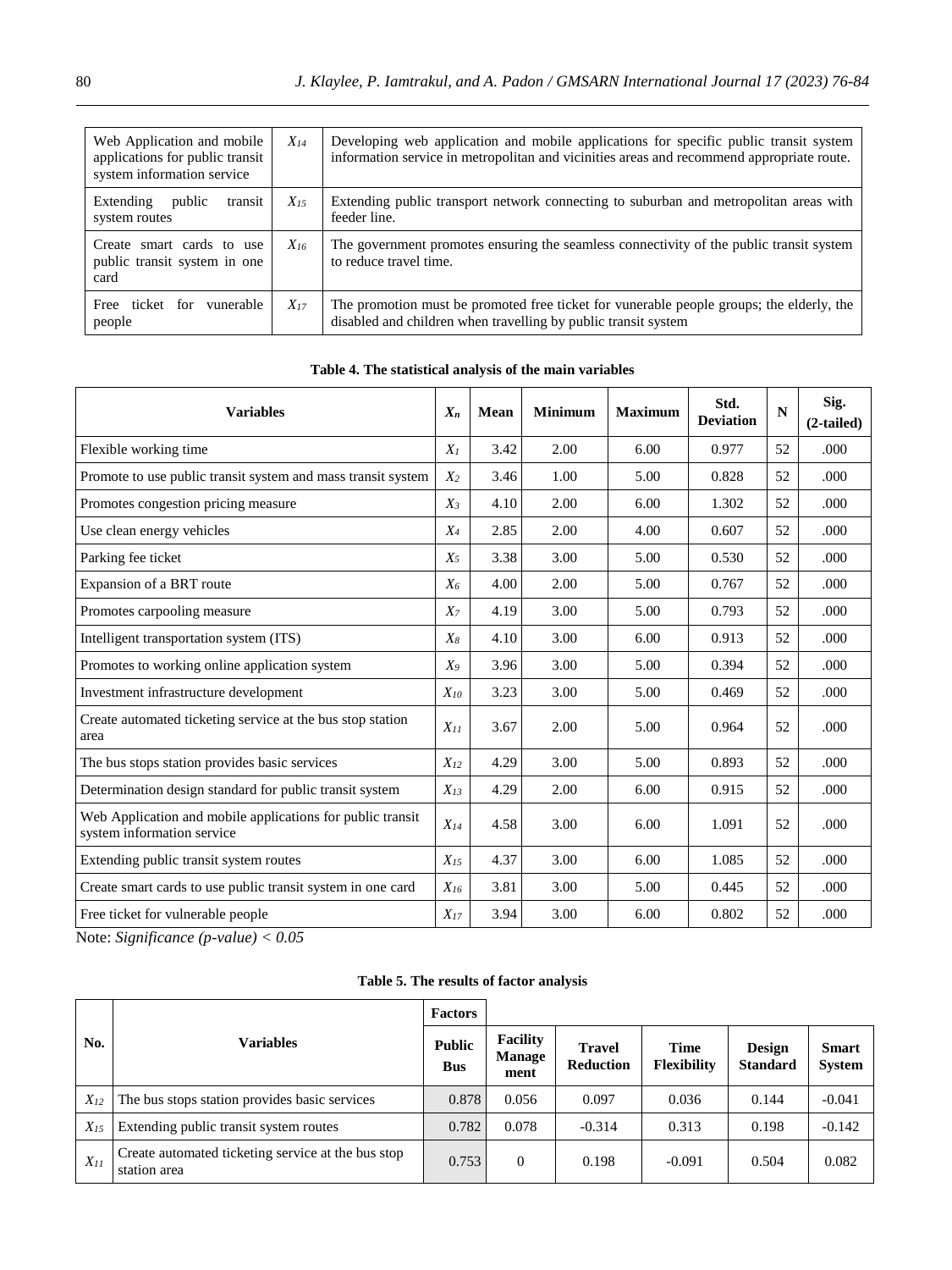| $X_4$          | Use clean energy vehicles                                                                | 0.742    | 0.132    | $-0.237$ | 0.379    | 0.049    | $-0.031$ |
|----------------|------------------------------------------------------------------------------------------|----------|----------|----------|----------|----------|----------|
| $X_{16}$       | Create smart cards to use public transit system in<br>one card                           | 0.41     | 0.756    | $\Omega$ | $-0.198$ | 0.057    | $-0.11$  |
| X <sub>2</sub> | Promote to use public transit system and mass<br>transit system                          | 0.122    | 0.733    | 0.196    | 0.302    | 0.142    | 0.08     |
| $X_{10}$       | Investment infrastructure development                                                    | $-0.462$ | 0.681    | $-0.209$ | 0.15     | $-0.001$ | $-0.126$ |
| $X_3$          | Promotes congestion pricing measure                                                      | $-0.896$ | 0.004    | 0.274    | 0.049    | $-0.031$ | 0.048    |
| $X_5$          | Parking fee ticket                                                                       | $-0.275$ | $-0.107$ | 0.819    | $-0.183$ | 0.016    | $-0.08$  |
| $X_{14}$       | Web Application and mobile applications for public<br>transit system information service | 0.158    | 0.207    | 0.806    | 0.315    | $-0.097$ | 0.047    |
| $X_9$          | Promotes to working online application system                                            | 0.052    | $-0.004$ | 0.183    | 0.024    | $-0.879$ | $-0.011$ |
| $X_I$          | Flexible working time                                                                    | $-0.079$ | 0.132    | $-0.028$ | 0.792    | 0.023    | 0.185    |
| $X_6$          | Expansion of a BRT route                                                                 | $-0.833$ | $-0.182$ | $-0.194$ | 0.123    | 0.288    | 0.092    |
| $X_{13}$       | Determination design standard for public transit<br>system                               | 0.302    | 0.378    | 0.171    | 0.126    | 0.649    | $\theta$ |
| $X_8$          | Intelligent transportation system (ITS)                                                  | $-0.547$ | $-0.128$ | $-0.19$  | $-0.545$ | 0.14     | 0.239    |
| $X_{17}$       | Free ticket for vulnerable people                                                        | $-0.515$ | 0.221    | $-0.246$ | $-0.504$ | $-0.29$  | 0.266    |
| $X_7$          | Promotes carpooling measure                                                              | $-0.109$ | $-0.068$ | $-0.016$ | 0.088    | 0.021    | 0.946    |



**Fig. 3. System efficiency strategy results factors generated by factor analysis.**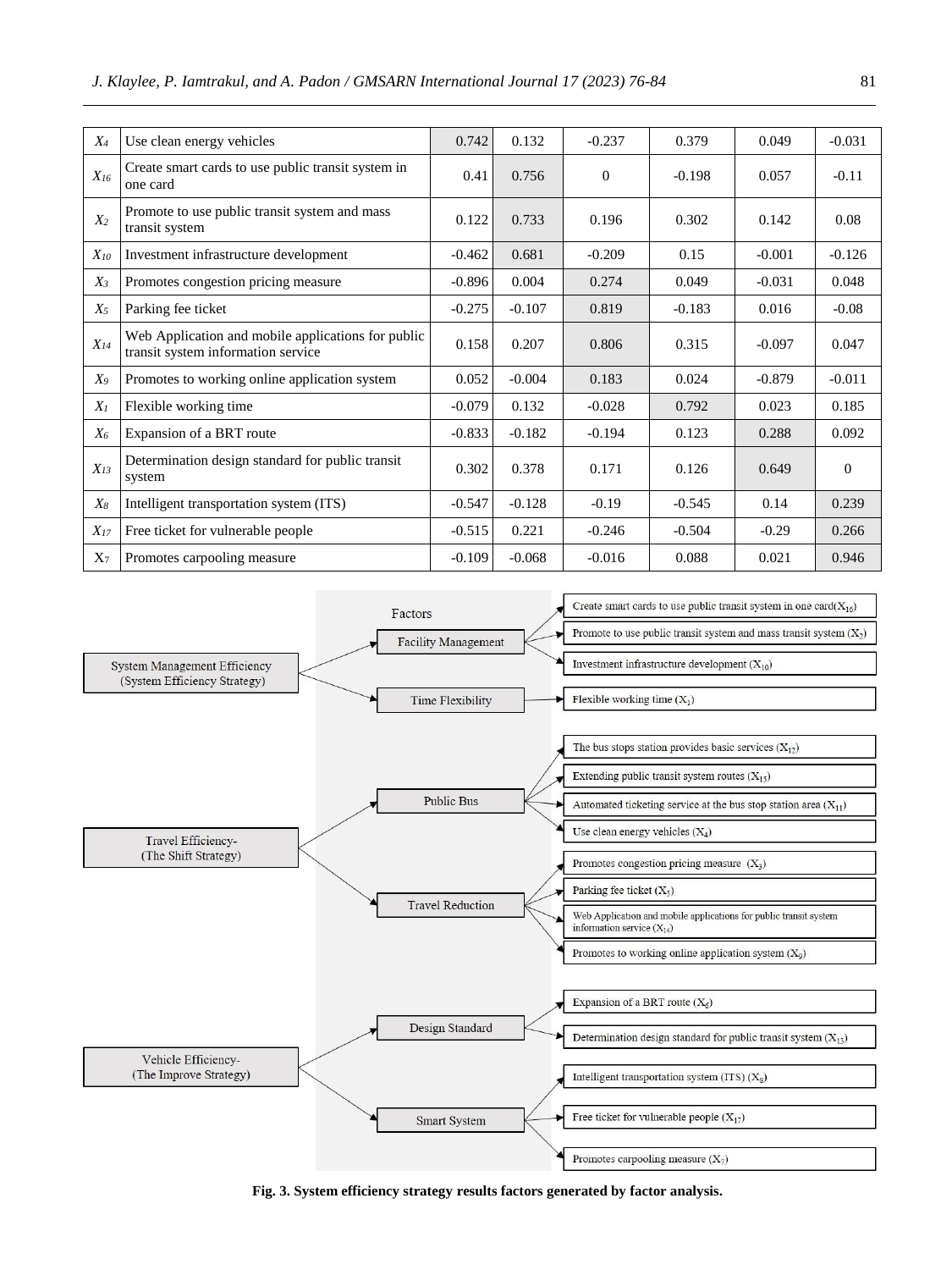From the statistical analysis of the main variables, this study found the statistical test exceeded 1.0 with rotation sums of squared loadings which a factor solution is made more interpretable without altering the underlying mathematical structure. Considering the cumulative percentage (cumulative %), the factors obtained after the analysis among all 6 group factors can explain the total variability of the variables 79.98 percent. Table 4 shows that the most important factor was web application and mobile applications for public transit system information service  $(X_{14} = 4.58)$ , followed by extending public transit system routes  $(X_{15} = 4.37)$ , the bus stops station provides basic services  $(X_{12} = 4.29)$  and determination design standard for public transit system  $(X_{13} = 4.29)$ . Furthermore, the result of expert opinions confirmed that people who work in transportation planning paid their attention on public transit system, especially public buses, which involves the mechanism of a advance system for public transit.

Moreover, there were factors related to the travel support system, Intelligent transportation system (ITS) (*X<sup>8</sup>*  $= 4.19$ ), promoting carpooling measure (*X<sub>7</sub>*) and promoting congestion pricing measure  $(X_3)$ , with an average value of 4.10. The score among these strategies present the high level of improtant score.

The factor analysis can be used for interpreting all factors into six main group factors according to the factor analysis method that can be considered the detail in Table 5. The six group factors were defined which were named as:

- *Factor 1: Public transport,*
- *Factor 2: Facility management,*
- *Factor 3: Travel reduction,*
- *Factor 4: Time flexibility,*
- *Factor 5: Design standard and*
- *Factor 6: Smart system.*

Based on the six factors categorizing, the strategic plan in mobility efficiency management can be suggested. The detail can be described as shown in Fig 3. The factors of facility management and time flexibility were related to managing mobility needs based on a variety of land use planning and public transit systems. The appropriate settlement can be suggested to reduce travel time and avoid traffic congestion, similar to the mobility system efficiency management [20], [21]. The factors of public transport and travel reduction were related to travel efficiency, the stimulating modal shift from urban transport mode. The most energy-consuming (e.g., private cars) towards lowcarbon modes, particularly, the shift towards non-motorized transport public transit system must be recommended. In places where non-motorized transport and public transit system share is already high, the main objective is to maintain the modal share to consistent with the system management efficiency [21], [22].

The factors of design standard and smart system were related to vehicle efficiency. It seeks to improve the energy efficiency of transport modes and related vehicle innovation and technology. In addition, it is related to the potential of alternative energy use because innovation and technology can help in reducing the impact of greenhouse gas emissions from mobility through mechanism of improving vehicle efficiency and cleaner fuels toward mitigating the effect of urban metabolism on energy consumption in mobility systems [21], [22], [25], [26].

#### **4. CONCLUSIONS AND DISCUSSION**

Mobility system is part of urban planning, in other words, is the planning and design for urban infrastructure, especially traffic management. These are crucial components in mechanism perspectives for solving urban energy efficiency problems. It must be no longer overlooked to considers the complex issues with alternative solutions that arise among multi-dimensional urban problems. The integrated solution would provide better results in managing various environmental problems related to the processes of urban transportation metabolism. In particular, the understanding of urban transport system would allow for considering level of impacts for leading to an appropriate estimate of the results which potentially support the policymakers in the development of more appropriate strategy. This study recommends an approach of factor analysis to develop the set of policies which comprises of *system management efficiency, traffic efficiency, and vehicle efficiency*.

In addition to urban transportation planning, the linkages of community in urban areas and between cities space must also be consistent with an effective utilizing to its full potential. To add vitality and promote the daily traffic of the people as much as possible, it must consider creating a balance of node of activities, employment, and local resident locations. Improving public transport would create a modal shift which is welldesigned to attract usability. Convenient access and travel time reliability from expanding the public transport network would be one way to improve the traffic management system. This consideration must be coupled with the promotion of an appropriate public transport system for different contextual areas. The system would differ depending on the cost, construction period of infrastructures, number of passengers, and the city structure, which must be connected both in the community area and to the regional level [23], [27].

Finally, there is a standard integration between public transport and commuting on foot and by cycling. This would enable more efficient travel by creating a suitable environment for commuters and commuting systems. The result based on the classification of a different set of policy variables based on factor analysis would be an alternative approach in transportation policy formulation in different readiness of the cities corresponding to the growing demand for local sustainability on the basis of urban metabolism concept [21] & [22].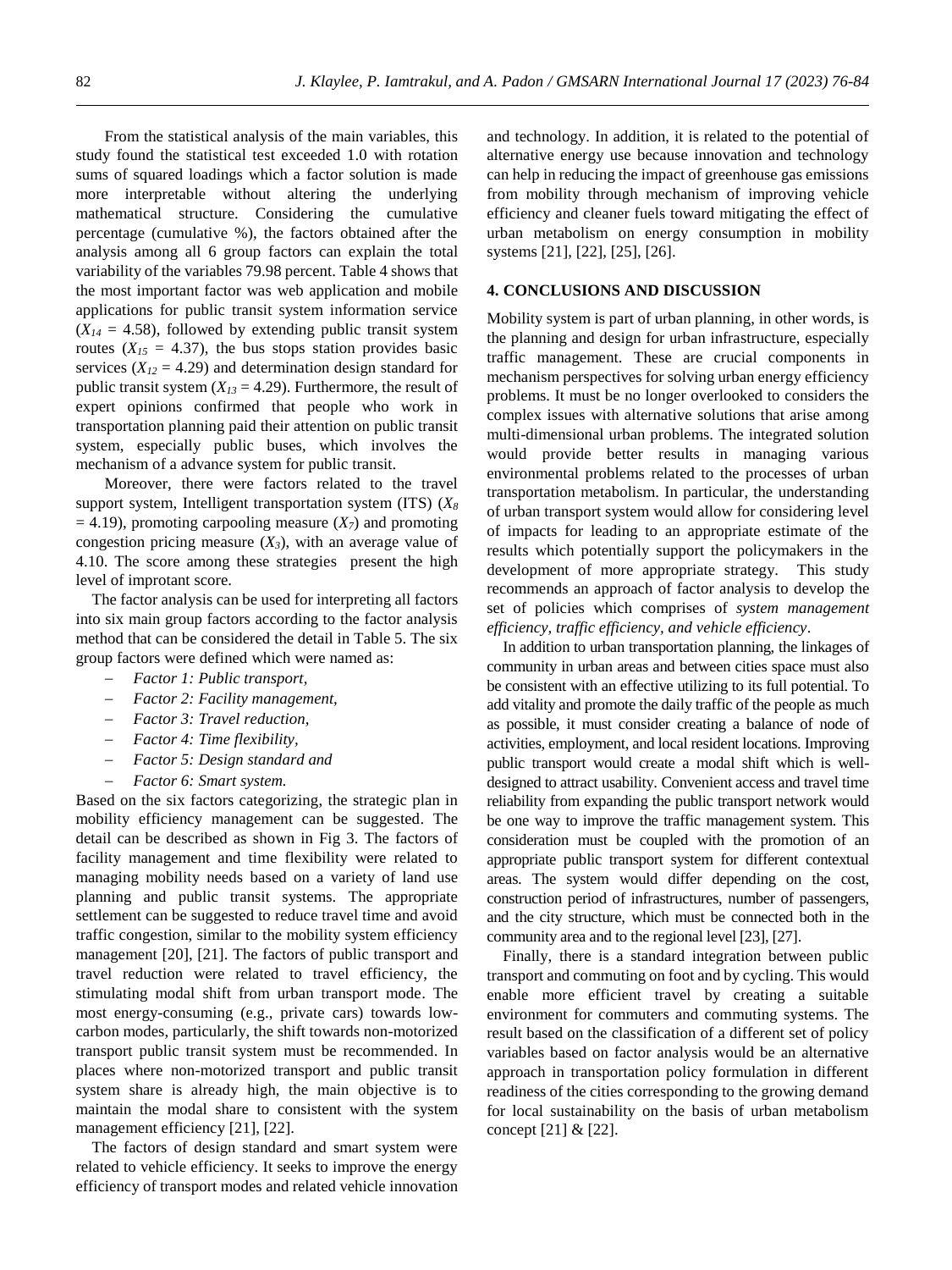# **ACKNOWLEDGEMENTS**

This research was supported under Excellent Research Graduate Scholarship from collaboration Thammasat University and National Science and Technology Development Agency. It was also in part of "The tackling traffic management by focusing on travel behavior approach towards sustainable campus town development project" which was supported by Thammasat University Research Fund under the TU Research Scholar, Contract No. 6/2562. It is conducted under the Faculty of Architecture and Planning Research Fund, Thammasat University, contract no. TDS 10/2021, and partially supported by Center of Excellence in Urban Mobility Research and Innovation, Faculty of Architecture and Planning, Thammasat University, Pathum Thani, Thailand.

#### **REFERENCES**

- [1] Wolman, A. 1965. The metabolism of cities. Scientific American 213 (3): 179-190.
- [2] Kennedy, C.A.; Cuddihy, J.; and Engel Yan, J. 2007. The changing metabolism of cities. Journal of Industrial Ecology 2007 (11): 43-59.
- [3] Decker, H.; Elliott, S.; Smith, F.A.; Blake, D.R.; and Sherwood Rowland, F. 2000. Energy and material flow through the urban ecosystem. Annual Review of Energy and the Environment 25: 685-740.
- [4] European Commission and European Investment Bank, 2016. "Smart Cities & Sustainable Development" Program in Europe.
- [5] Arndt.; Wulf-H.; Schäfer; Tanja; Emberger; Günter; Tomaschek; Jan; Lah; and Oliver. 2013. Transport in megacities - development of sustainable transportation systems. Proceeding of the World Conference on Transport Research (WCTR). Rio de Janeiro, Brazil, 15-18 July, World Conference on Transport Research Society.
- [6] Klaylee J.; Iamtrakul P.; and Chollacoop N. 2021. Urban planning measures for smart city development. Proceeding of Structural Engineering and Construction Conference (ISEC.2021). 8(1), Cairo, Egypt, 26-31 July.
- [7] Iamtrakul P.; and Klaylee J. 2021. Participatory planning approach towards smart sustainable city development. Proceeding of Structural Engineering and Construction Conference (ISEC.2021). 8(1), Cairo, Egypt, 26-31 July.
- [8] Dur, F.; and Yigitcanlar, T. 2015. Assessing land-use and transport integration via a spatial composite indexing model. Int. J. Environ. Sci. Technol 12 (3): 803–816.
- [9] Hubacek, K.; Guan, D.B.; Barrett J.; and Wiedmann, T. 2009. Environmental implications of urbanization and lifestyle change in China: Ecological and Water Footprints. Journal of Cleaner Production 17: 1241- 1248.
- [10] Vergara, S. E.; Damgaard, A.; and Gomez, D. 2016. The efficiency of informality: quantifying greenhouse gas reductions from informal recycling in Bogotá, Colombia. Journal of Industrial Ecology 20: 107-119.
- [11] Chui, K.; Lytras, M.; and Visvizi, A. 2018. Energy sustainability in smart cities: artificial intelligence, smart monitoring, and optimization of energy consumption. Energies 11(11): 2869.
- [12] Ghiani, E.; Serpi, A.; Pilloni, V.; Sias, G. Simone, M.; Marcialis, G.; Armano, G.; and Pegoraro, P.A. 2018. A multidisciplinary approach for the development of smart distribution networks. Energies 11(10): 2530.
- [13] Forrester, J. W. 1971. Counterintuitive behavior of social systems. D-4468 MIT System Dynamics Group Literature Collection. Retrieved November 12, 2020 from <http://wwwu.uni-klu.ac.at/gossimit/pap/count> ejf.pdf
- [14] Nitschke, U.; Ouan, N.; and Peters, G. 2007. Megacities – a challenge for (German) Development Cooperation. ASIEN. 103; 79–87.
- [15] Yigitcanlar, T.; and Kamruzzaman, M. 2019. Smart cities and mobility: does the smartness of Australian cities lead to sustainable commuting patterns. Urban Technol 26 (2): 21–46.
- [16] International Energy Agency. 2017. The greenhouse effect volume. Retrieved April 25, 2020 from https://www.eia.gov/outlooks/ieo/pdf/0484 (2017).pdf.
- [17] International Energy Agency. 2016. The greenhouse effect volume. Retrieved April 25, 2020 from https://www.ipcc.ch/pdf/assessmentreport/ar5/wg3/ipcc\_wg3\_ar5\_chapter8.pdf
- [18] World Health Organization. 2017. Activity accessibility. Retrieved April 25, 2020 from http://www.euro.who.int/\_\_data/assets/pdf\_file/0004/3 55792/ProtectingHealthEuropeFromClimateChange.pd f?ua=1.
- [19] Arndt.; Wulf-H.; Schäfer; Tanja; Emberger; Günter; Tomaschek; Jan; Lah; and Oliver. 2013. Transport in megacities - development of sustainable transportation systems. Proceeding of the World Conference on Transport Research (WCTR). Rio de Janeiro, Brazil, 15-18 July, World Conference on Transport Research Society.
- [20] Susanne Bohler-Baedeker. 2018. Urban transport and energy efficiency. Retrieved December 10, 2020 from http://ww2.giz.de/wbf/4tDx9kw63gma/SUT\_ module5h.pdf
- [21] De Jong, M.; Joss, S., Schraven, D.; Zhan, C.; and Weijnen, M. 2015. Sustainable-smart-resilient-low carbon-eco-knowledge cities; making sense of a multitude of concepts promoting sustainable urbanization. Journal of Cleaner Production 109: 25– 38.
- [22] Ingrao, C.; Messineo, A.; Beltramo, R.; Yigitcanlar, T.; and Ioppolo, G. 2018. How can life cycle be thinking support sustainability of buildings? Investigating life cycle assessment applications for energy efficiency and